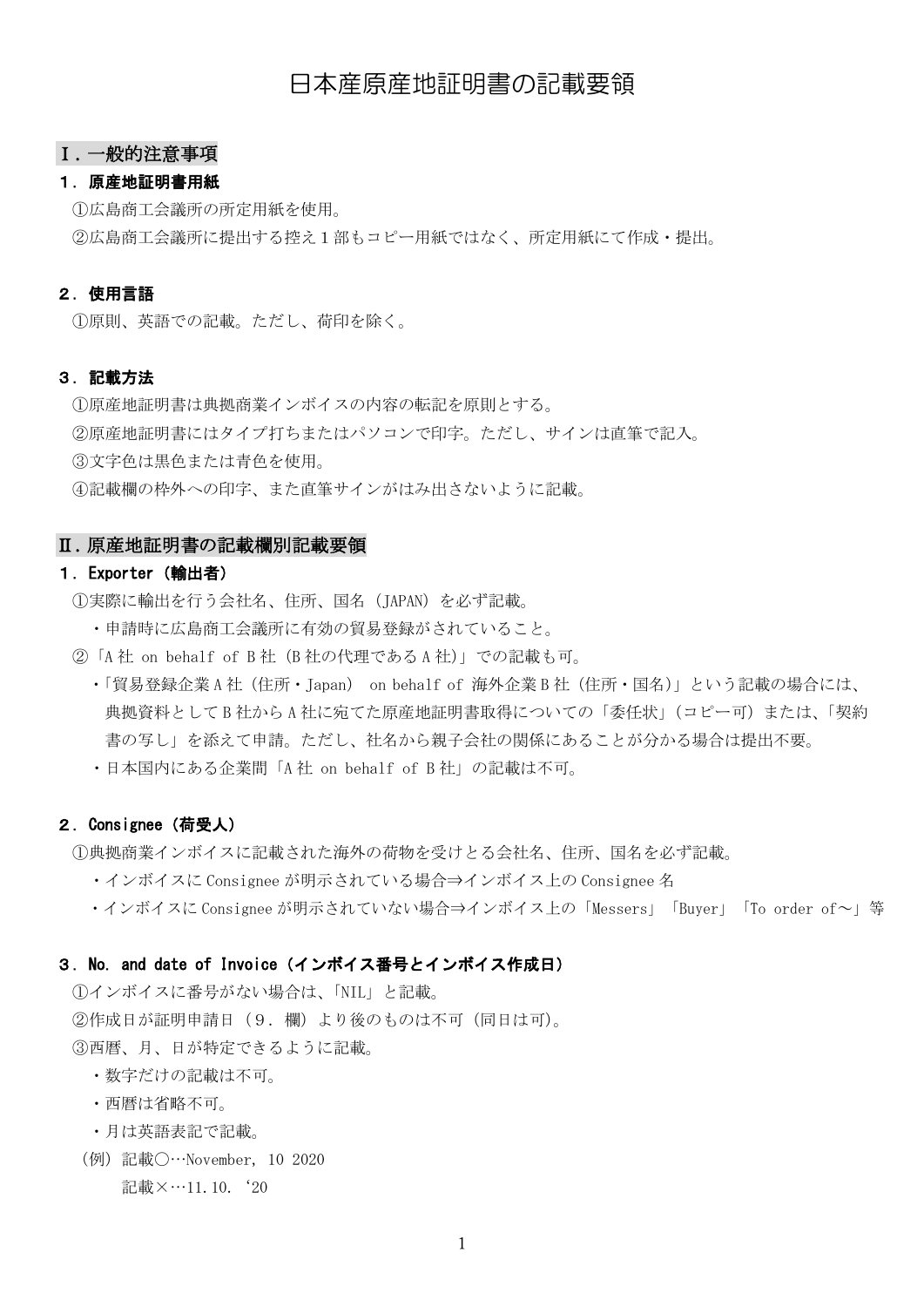## 4.Country of Origin(原産国)

①日本産原産地証明書のため、JAPAN と記載。

#### 5.Transport details(輸送手段詳細)

①輸送手段およびルートを記載。

※記入例は、資料1を参照。

②証明申請日が船積み後6ヵ月以内であること。ただし、6ヵ月超1年以内の場合は、理由書等の提出が必要。

#### 6.Remarks(備考)

①原則、空欄。ただし、支払い条件、貿易条件等の信用状に関する事項であれば記載可。 ※記載可能な事項の詳細は、資料2を参照。

#### 7.Marks, numbers, number and kind of packages; description of goods(荷印、荷番号、梱包数と種類、商品名)

①Marks, numbers:典拠商業インボイスに準拠して、梱包または容器等に表示してある荷印・荷番号を記載。 ・荷印がない場合は、Unmarked、No mark、N/M、No number、N/N、NIL のいずれかを記載。

②number and kind of packages:典拠商業インボイスと同一の梱包数と種類を記載。

・種類…carton, crate, box, pallet, bale, roll 等

③description of goods:HS コード6桁相当の一般的な商品名。ブランド名や商品コードのみの記載は不可。

#### 8. Quantity (数量)

①典拠商業インボイスと同一の総数量と単位を記載。

- ・単位…pcs, set, units, kgs 等
- ②数量が不明確な記載(梱包の数量のみ、lot 等)は不可。
	- ・具体的な数量が明らかでない場合は、重量を記載。
	- ・重量を記載する場合は、Net Weight か Gross Weight を必ず記載。

#### 9.Declaration by the Exporter(輸出者宣誓)

Date:証明申請日を記載。西暦、月、日が特定できるように記載。 Signature:広島商工会議所に登録されているサイナーの直筆サインを記入。消せるボールペン使用不可。 Name:上記サイナーの広島商工会議所に登録されている英文氏名、役職を記載。 ④証明申請日が、典拠商業インボイスの日付より前のものは不可(同日は可)。

#### 10. Certification (商工会議所認証)

①広島商工会議所の認証欄のため、申請者による記載は不可。 ②広島商工会議所の認証日付は証明した日付を記載。過去に遡った日付や未来の日付での認証は不可。

#### \*Print ORIGINAL or COPY

必ず「ORIGINAL」または「COPY」と記載。ORIGINAL は3部まで可。発給部数は原則1件につき、5部以内。 【例1】1部目:ORIGINAL-1 2部目:ORIGINAL-2 3部目:ORIGINAL-3 4部目以降:COPY 【例2】1部目:ORIGINAL 2部目:ORIGINAL 3部目:ORIGINAL 4部目以降:COPY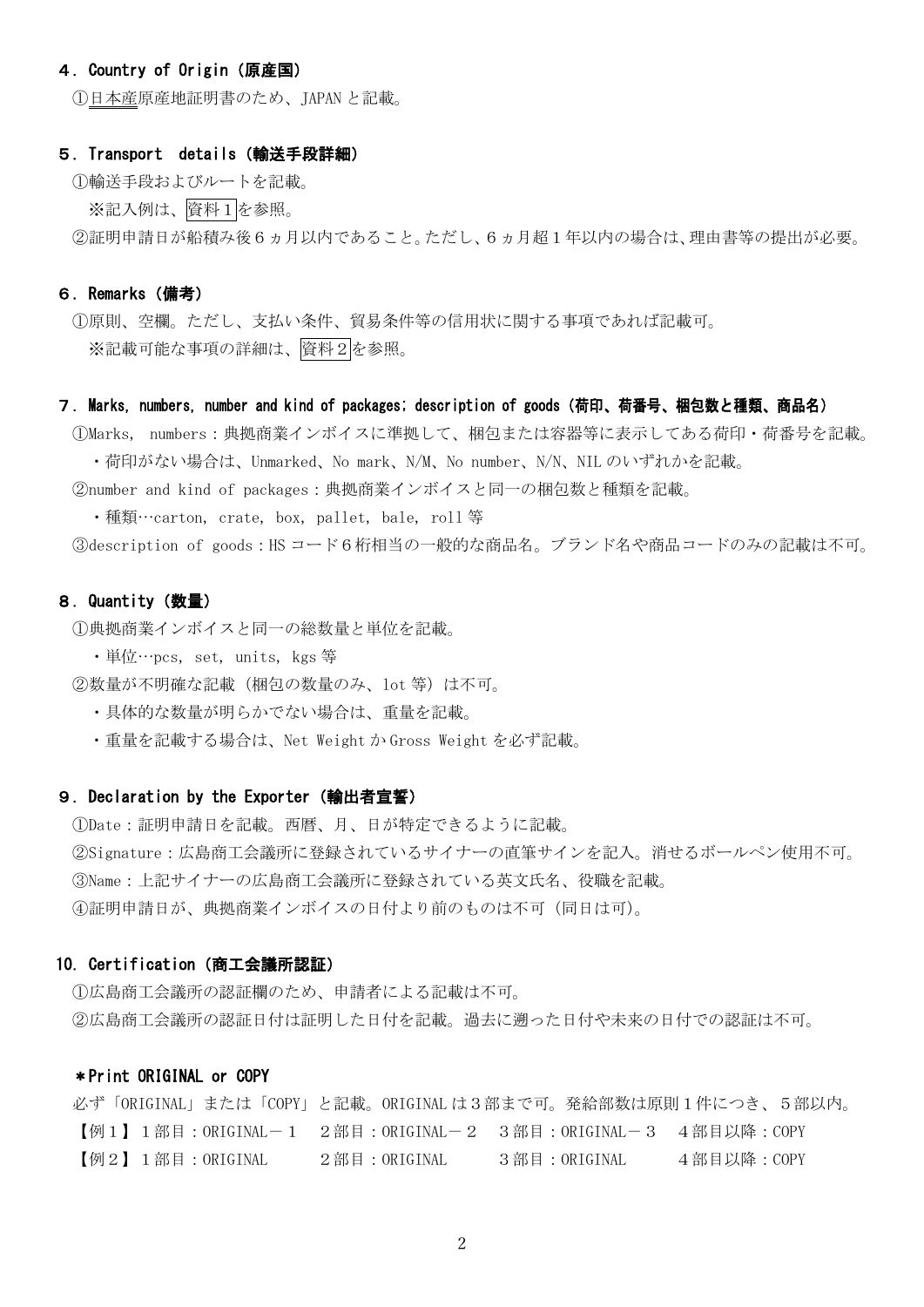## (典拠商業インボイス例)

Hiroshima Chamber Co., Ltd.  $-$  (1) 1-20-300, Motomachi, Naka-ku, Hiroshima, JAPAN

# INVOICE

※( )内の数字は次頁の原産地 証明書への記載該当欄を表す。

| Messers:                                           |                                                                            |                                                                                                         | Invoice No.                                      |                                                    | Date                                                                    |
|----------------------------------------------------|----------------------------------------------------------------------------|---------------------------------------------------------------------------------------------------------|--------------------------------------------------|----------------------------------------------------|-------------------------------------------------------------------------|
| ABC Import Co., Ltd.                               |                                                                            |                                                                                                         | HRSM-01234                                       |                                                    | November 10, 2020                                                       |
| 21st Fl., Center Building,                         |                                                                            |                                                                                                         |                                                  |                                                    | $-$ (3)                                                                 |
| 123 Main Road, Jakarta, 12345, Indonesia           |                                                                            |                                                                                                         | Payment:                                         |                                                    |                                                                         |
|                                                    |                                                                            | $- (2)$                                                                                                 | L/C at sight                                     |                                                    |                                                                         |
| From:                                              |                                                                            |                                                                                                         | To:                                              |                                                    |                                                                         |
| Hiroshima,<br>Japan                                |                                                                            | $- (5)$                                                                                                 | Jakarta,                                         | Indonesia                                          |                                                                         |
| Shipped per:                                       |                                                                            |                                                                                                         | Sailing on or about:                             |                                                    |                                                                         |
| Ocean Bridge                                       |                                                                            |                                                                                                         | November 15, 2020                                |                                                    |                                                                         |
| Marks&Nos.                                         | Description                                                                | Quantity                                                                                                |                                                  | Price                                              | Amount                                                                  |
| ABC<br>Jakarta<br>$C/No. 1-5$<br>Made in JAPAN     | Spare Parts for Vehicles $- (7)$<br>Bolt Nut<br>Cable<br>Bearing<br>Total: | $- (8)$<br>$5$ pcs<br>$5$ pcs<br>2sets 2kgs (N/W)<br>10 <sub>pcs</sub><br>2sets<br>$4 \text{kgs}$ (N/W) | $1 \text{kgs}$ $(N/W)$<br>$1 \text{kgs}$ $(N/W)$ | USD $150.00 -$<br>USD150.00. $-$<br>USD200.00. $-$ | USD750.00. $-$<br>USD750.00. $-$<br>USD400.00. $-$<br>$USD1, 900.00. -$ |
| 5 CARTONS                                          |                                                                            |                                                                                                         |                                                  |                                                    |                                                                         |
| $*L/C$ NO.: 123456789<br>*Country of Origin: JAPAN | $- (6)$<br>$- (4)$                                                         |                                                                                                         |                                                  |                                                    |                                                                         |

Hiroshima Chamber Co., Ltd.  $-$  (9)

Taro Yamada

TARO YAMADA President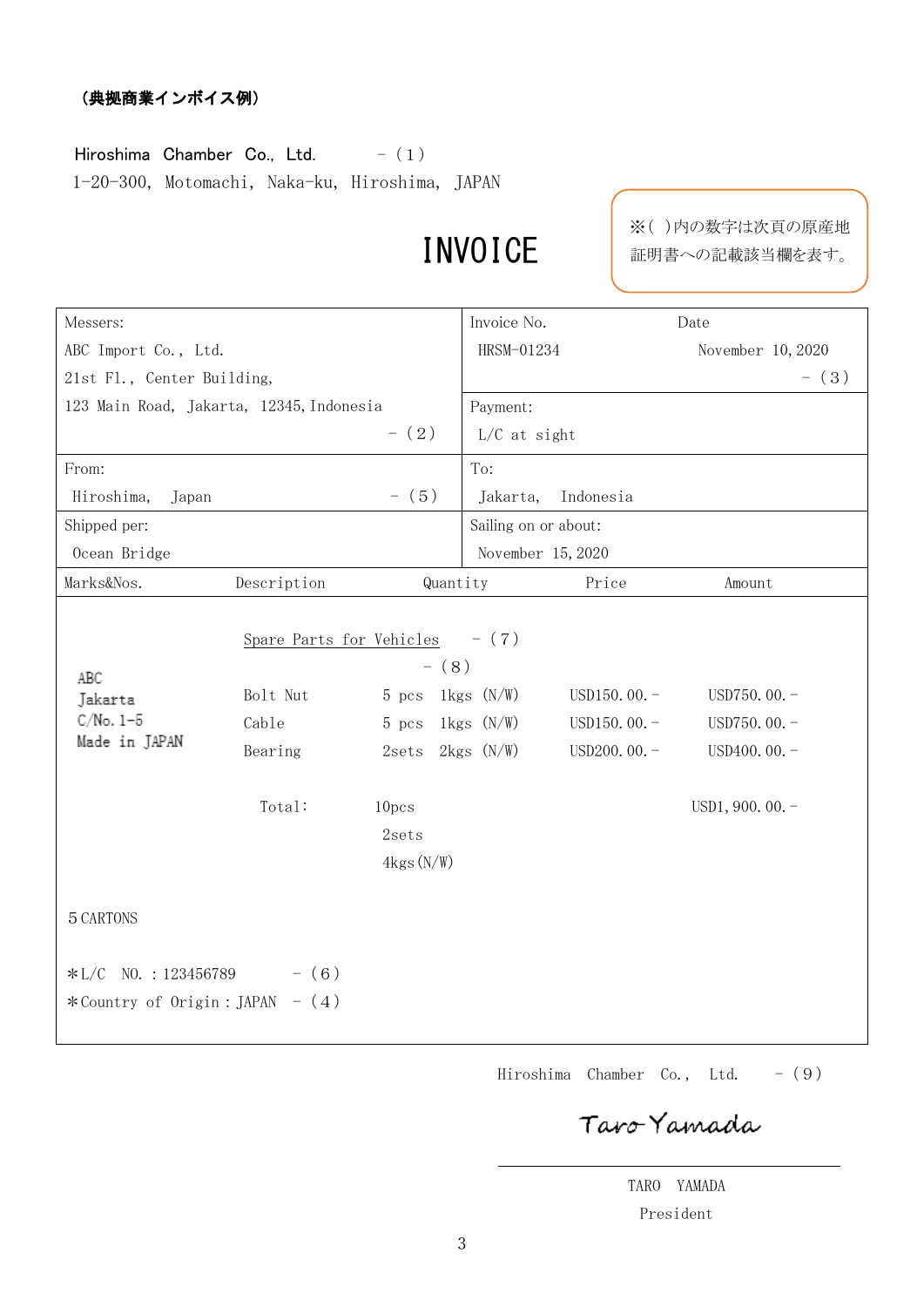# (原産地証明書 作成例)

| 1. Exporter (Name, address, country)                        |                          |                         |                        | CERTIFICATE OF ORIGIN                      |     |     |
|-------------------------------------------------------------|--------------------------|-------------------------|------------------------|--------------------------------------------|-----|-----|
| Hiroshima Chamber Co., Ltd.                                 |                          |                         |                        | issued by                                  |     |     |
| 1-20-300, Motomachi, Naka-ku, Hiroshima, JAPAN              |                          |                         |                        | Hiroshima Chamber of Commerce and Industry |     |     |
|                                                             | (1)                      |                         |                        | Hiroshima, Japan                           |     |     |
|                                                             |                          |                         |                        |                                            |     |     |
| 2. Consignee (Name, address, country)                       |                          | *Print ORIGINAL or COPY |                        |                                            |     |     |
|                                                             |                          |                         |                        | ORIGINAL                                   |     |     |
| ABC Import Co., Ltd.                                        |                          | 3. No. and date invoice |                        |                                            |     |     |
| 21st Fl., Center Building,                                  |                          | HRSM-01234              |                        | November 10, 2020                          |     | (3) |
| 123 Main Road, Jakarta, 12345, Indonesia                    | (2)                      | 4. Country of Origin    |                        |                                            |     |     |
|                                                             |                          |                         |                        | <b>JAPAN</b>                               |     | (4) |
| 5. Transport details                                        |                          | 6. Remarks              |                        |                                            |     |     |
|                                                             |                          |                         |                        |                                            |     |     |
| Hiroshima,<br>From<br>Japan                                 |                          |                         |                        |                                            |     |     |
| Jakarta,<br>Indonesia<br>To                                 |                          |                         |                        | 原則、空欄                                      |     |     |
| Sea<br><b>By</b>                                            |                          |                         |                        |                                            |     |     |
| On or about November 15, 2020                               | (5)                      |                         |                        |                                            |     | (6) |
| 7. Marks, number and kind of packages; description of goods |                          |                         |                        | 8. Quantity                                |     |     |
|                                                             |                          |                         |                        |                                            |     |     |
| <b>ABC</b>                                                  | Spare Parts for Vehicles |                         |                        | (7)                                        |     |     |
| Jakarta                                                     |                          |                         |                        |                                            |     |     |
| $C/No. 1-5$                                                 | Bolt Nut                 | 5 pcs                   | $1 \text{kgs}$ (N/W)   |                                            |     |     |
| Made in JAPAN                                               | Cable                    | 5 <sub>pos</sub>        | $1 \text{kgs}$ $(N/W)$ |                                            |     |     |
|                                                             | Bearing                  | 2sets                   |                        | $2 \text{kgs}$ $(N/W)$                     |     |     |
|                                                             | Total:                   | $10$ pcs                |                        |                                            |     |     |
|                                                             |                          | 2sets                   |                        |                                            |     |     |
|                                                             |                          | $4 \text{kgs}$ (N/W)    |                        | (8)                                        |     |     |
| 9. Declaration by the Exporter                              |                          | 10. Certification       |                        |                                            |     |     |
| Place and Date:<br>Hiroshima,<br>November 10, 2020          |                          |                         |                        |                                            |     |     |
|                                                             |                          |                         |                        |                                            |     |     |
|                                                             |                          |                         |                        | 広島商工会議所                                    | 記入欄 |     |
| (Signature)                                                 |                          |                         |                        |                                            |     |     |
| Taro Yamada                                                 |                          |                         |                        |                                            |     |     |
|                                                             |                          |                         |                        |                                            |     |     |
|                                                             | (9)                      | Certificate No.         |                        |                                            |     |     |
| (name)                                                      |                          |                         |                        | 広島商工会議所                                    | 記入欄 |     |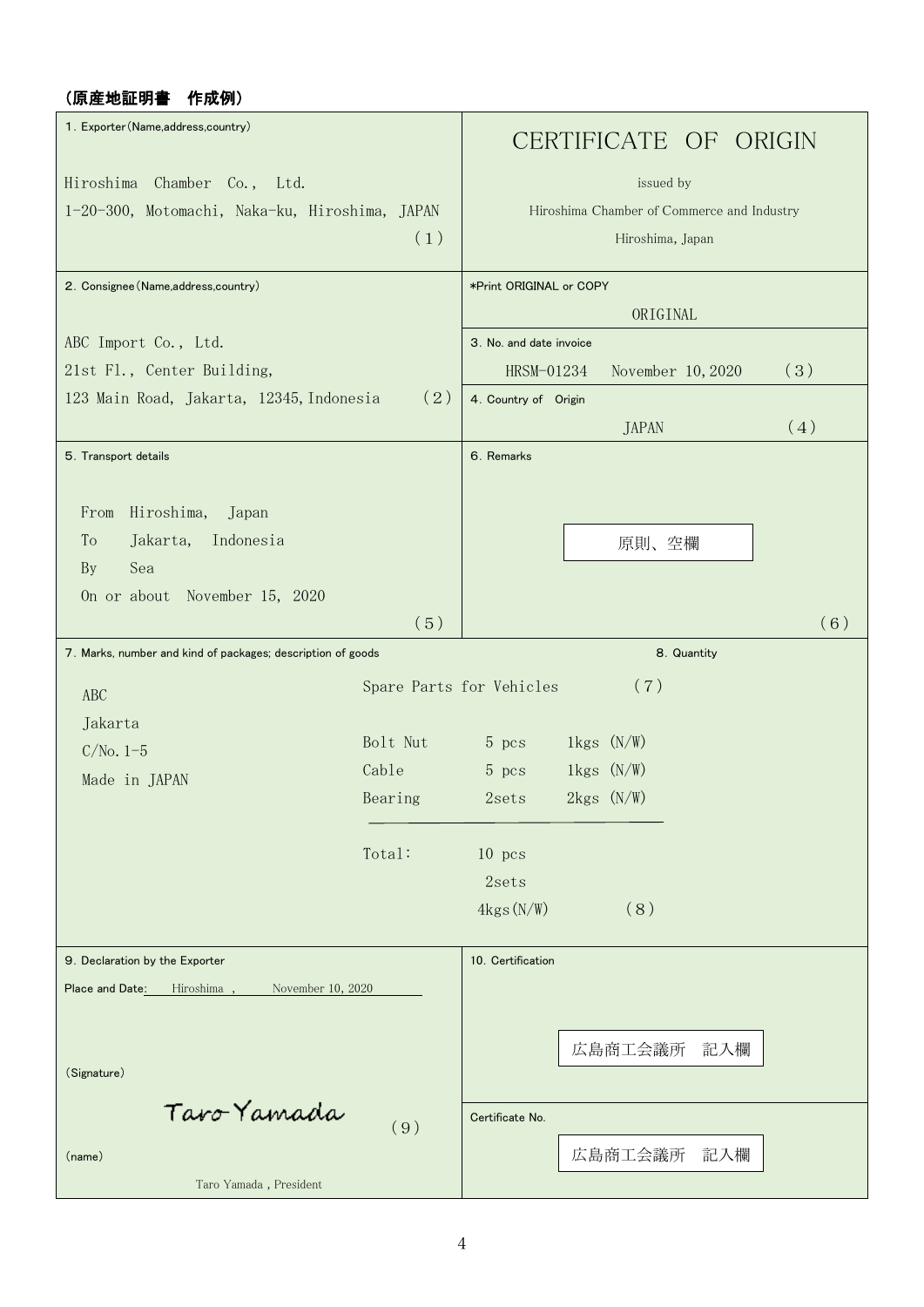## Transport details(輸送手段詳細)

原産地証明書5.欄に記載する輸送手段は、次のA~Dいずれかの形式で記載ください。

\*記載例\*

| (A)                                 | From〔積出地、国名〕to〔仕向地、国名〕via〔経由地名〕by〔積載船(機)名〕 |
|-------------------------------------|--------------------------------------------|
|                                     | on or about [出航(予定)年月日]                    |
| $\circledR$                         | From〔積出地、国名〕to〔仕向地、国名〕by〔積載船(機)名〕          |
| $\circled{c}$                       | From〔積出地、国名〕to〔仕向地、国名〕by vessel/air        |
|                                     | on or about [出航(予定)年月日]                    |
| $^{\textcircled{\footnotesize{D}}}$ | From 〔積出地、国名〕to 〔仕向地、国名〕by vessel/air      |

\*積載船(機)名の記載例\*

| 船便          | By vessel, sea, Sea freight, NYK LEO 42W12(船名, Voy. No. 等) |
|-------------|------------------------------------------------------------|
| 航空便         | By air、Air cargo、Air freight、JL200(航空便名)                   |
| 国際エクスプレスメール | By EMS                                                     |
| 国際的規模の宅急便   | By DHL, FedEx                                              |
| 複合輸送        | By Sea and air (船便と航空便)                                    |
|             | By Sea and Train(船便と鉄道輸送)                                  |
|             | By Air and Truck (航空便と陸路輸送)                                |

<注意>

※典拠商業インボイスには詳細な輸送手段(出航日、積載船(機)名等)の記載が必要。

※航空便の場合、貿易取引のスケジュールがタイトで、出航日がインボイスに記載されて いないことも多いため、原産地証明書への出航日の記載は必須ではありません。

- ※積出地、仕向地は、地名を記載ください。
- (例)記載〇…Hiroshima、Osaka、Tokyo 記載×…Hiroshima Sea port、Hiroshima Air port